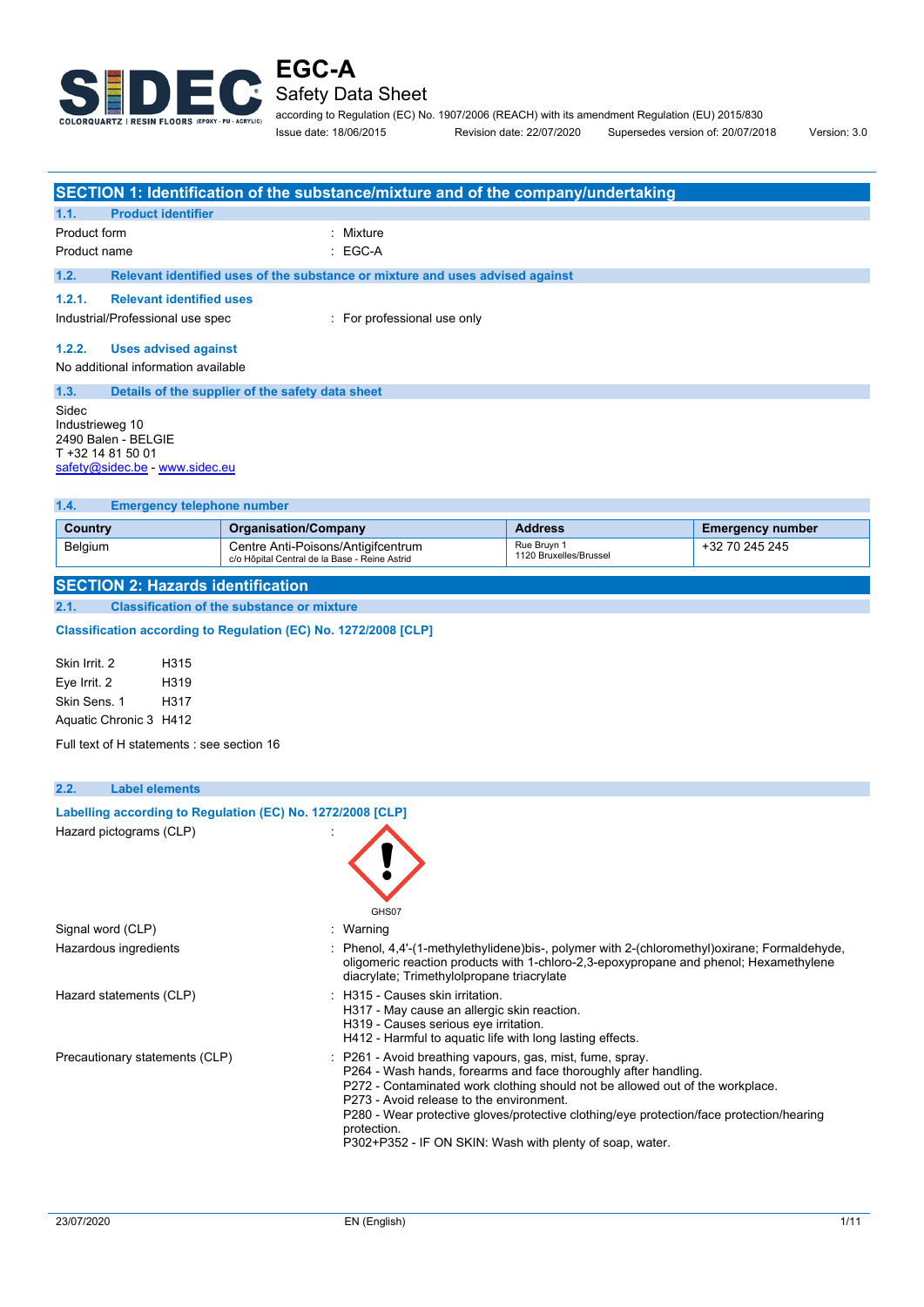## Safety Data Sheet

according to Regulation (EC) No. 1907/2006 (REACH) with its amendment Regulation (EU) 2015/830

### **2.3. Other hazards**

Adverse physicochemical, human health and environmental effects

: Causes skin irritation. May cause an allergic skin reaction. Causes serious eye irritation. Toxic to aquatic life with long lasting effects.

### **SECTION 3: Composition/information on ingredients**

### **3.1. Substances**

Not applicable

#### **3.2. Mixtures**

| <b>Name</b>                                                                              | <b>Product identifier</b>                                                                                | $\frac{9}{6}$ | <b>Classification according to</b><br><b>Regulation (EC) No.</b><br>1272/2008 [CLP]        |
|------------------------------------------------------------------------------------------|----------------------------------------------------------------------------------------------------------|---------------|--------------------------------------------------------------------------------------------|
| Phenol, 4,4'-(1-methylethylidene)bis-, polymer with 2-<br>(chloromethyl) oxirane         | (CAS-No.) 25068-38-6<br>(EC-No.) 500-033-5<br>(EC Index-No.) 603-074-00-8<br>(REACH-no) 01-2119456619-26 | $30 - 60$     | Skin Irrit. 2, H315<br>Eye Irrit. 2, H319<br>Skin Sens. 1, H317<br>Aquatic Chronic 2, H411 |
| Formaldehyde, oligomeric reaction products with 1-chloro-2,3-<br>epoxypropane and phenol | (CAS-No.) 9003-36-5<br>(EC-No.) 500-006-8<br>(REACH-no) 01-2119454392-40                                 | $15 - 30$     | Skin Irrit. 2. H315<br>Skin Sens. 1, H317<br>Aquatic Chronic 2, H411                       |
| Trimethylolpropane triacrylate                                                           | (CAS-No.) 15625-89-5<br>(EC-No.) 239-701-3<br>(EC Index-No.) 607-111-00-9                                | $12 - 15$     | Eye Irrit. 2, H319<br>Skin Irrit. 2. H315<br>Skin Sens. 1, H317                            |
| Bis(isopropyl)naphthalene                                                                | (CAS-No.) 38640-62-9<br>(EC-No.) 254-052-6                                                               | $8 - 10$      | Asp. Tox. 1, H304<br>Aquatic Chronic 4, H413                                               |
| Hexamethylene diacrylate                                                                 | (CAS-No.) 13048-33-4<br>(EC-No.) 235-921-9<br>(EC Index-No.) 607-109-00-8                                | $3 - 4$       | Eye Irrit. 2, H319<br>Skin Irrit. 2. H315<br><b>Skin Sens. 1. H317</b>                     |
| 1-Methoxy-2-propyl acetate<br>substance with a Community workplace exposure limit        | (CAS-No.) 108-65-6<br>(EC-No.) 203-603-9<br>(EC Index-No.) 607-195-00-7<br>(REACH-no) 01-2119475791-29   | $0.02 - 0.05$ | Flam. Lig. 3, H226                                                                         |
| SID-123-86-4<br>substance with a Community workplace exposure limit                      | (CAS-No.) 123-86-4<br>(EC-No.) 204-658-1<br>(EC Index-No.) 607-025-00-1<br>(REACH-no) 01-2119485493-29   | $0.02 - 0.05$ | Flam. Liq. 3, H226<br>STOT SE 3, H336                                                      |
| Ethyl acetate<br>substance with a Community workplace exposure limit                     | (CAS-No.) 141-78-6<br>(EC-No.) 205-500-4<br>(EC Index-No.) 607-022-00-5<br>(REACH-no) 01-2119475103-46   | $0.02 - 0.05$ | Flam. Liq. 2, H225<br>Eye Irrit. 2, H319<br>STOT SE 3, H336                                |
| <b>Specific concentration limits:</b>                                                    |                                                                                                          |               |                                                                                            |

| <b>Name</b>                                                                     | <b>Product identifier</b>                                                                                | <b>Specific concentration limits</b>                                           |
|---------------------------------------------------------------------------------|----------------------------------------------------------------------------------------------------------|--------------------------------------------------------------------------------|
| Phenol, 4,4'-(1-methylethylidene)bis-, polymer with 2-<br>(chloromethyl)oxirane | (CAS-No.) 25068-38-6<br>(EC-No.) 500-033-5<br>(EC Index-No.) 603-074-00-8<br>(REACH-no) 01-2119456619-26 | $(5 \leq C < 100)$ Skin Irrit. 2, H315<br>( $5 ≤ C < 100$ ) Eye Irrit. 2, H319 |

#### Full text of H-statements: see section 16

| <b>SECTION 4: First aid measures</b>                                |                                                                                                                                                                                     |
|---------------------------------------------------------------------|-------------------------------------------------------------------------------------------------------------------------------------------------------------------------------------|
| 4.1.<br><b>Description of first aid measures</b>                    |                                                                                                                                                                                     |
| First-aid measures after inhalation                                 | : Remove person to fresh air and keep comfortable for breathing.                                                                                                                    |
| First-aid measures after skin contact                               | : Rinse skin with water/shower. Take off immediately all contaminated clothing. If skin irritation or<br>rash occurs: Get medical advice/attention.                                 |
| First-aid measures after eye contact                                | : Rinse cautiously with water for several minutes. Remove contact lenses, if present and easy to<br>do. Continue rinsing. If eye irritation persists: Get medical advice/attention. |
| First-aid measures after ingestion                                  | : Call a poison center or a doctor if you feel unwell.                                                                                                                              |
| Most important symptoms and effects, both acute and delayed<br>4.2. |                                                                                                                                                                                     |
| Symptoms/effects after skin contact                                 | : Irritation. May cause an allergic skin reaction.                                                                                                                                  |
| Symptoms/effects after eye contact                                  | $\therefore$ Eye irritation.                                                                                                                                                        |
| 4.3.                                                                | Indication of any immediate medical attention and special treatment needed                                                                                                          |
| Treat symptomatically.                                              |                                                                                                                                                                                     |
| <b>SECTION 5: Firefighting measures</b>                             |                                                                                                                                                                                     |
| 5.1.<br><b>Extinguishing media</b>                                  |                                                                                                                                                                                     |
| Suitable extinguishing media                                        | : Water spray. Dry powder. Foam. Carbon dioxide.                                                                                                                                    |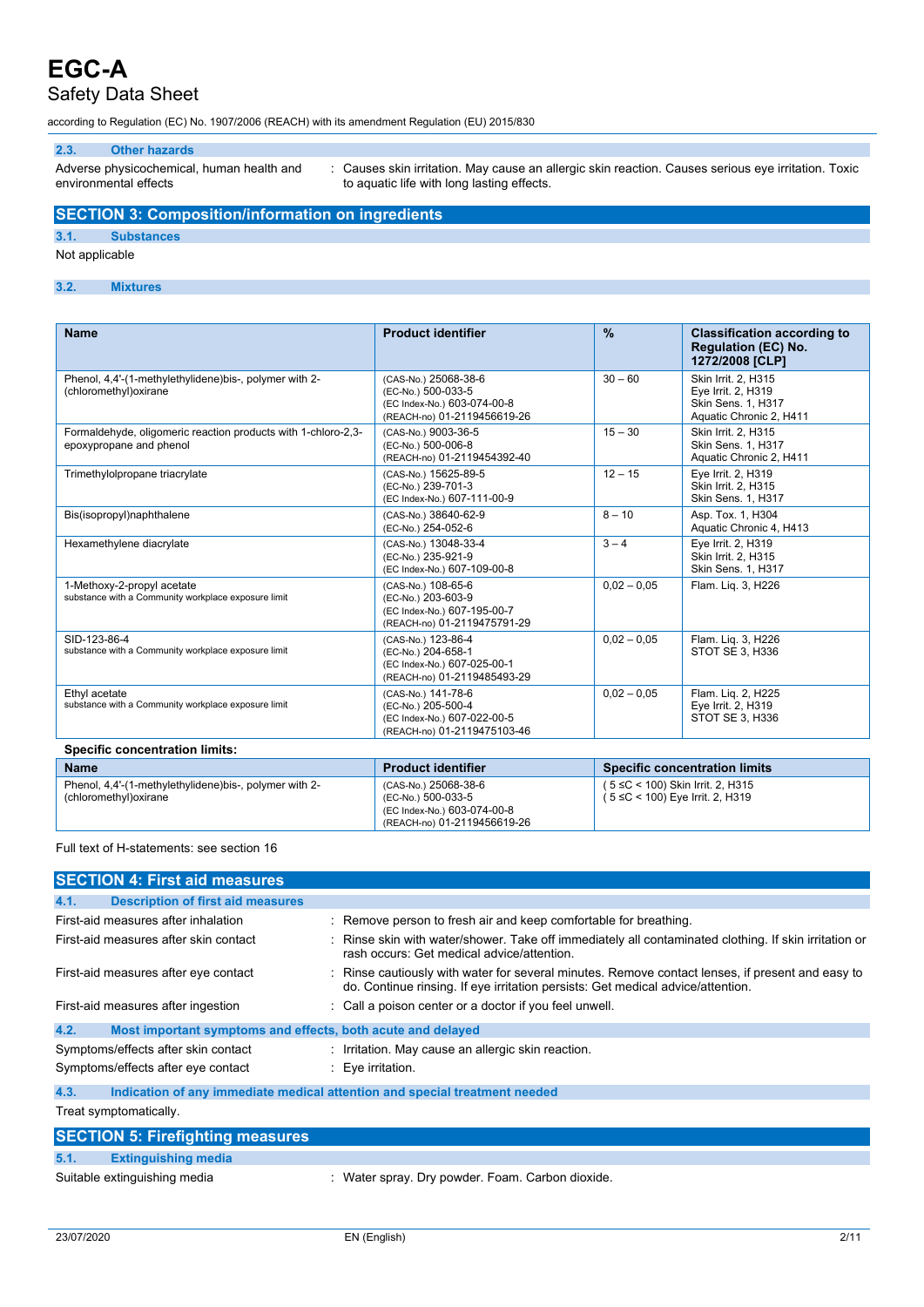### Safety Data Sheet

according to Regulation (EC) No. 1907/2006 (REACH) with its amendment Regulation (EU) 2015/830

| 5.2.                      | Special hazards arising from the substance or mixture               |                                                                                                                                                                                                                               |
|---------------------------|---------------------------------------------------------------------|-------------------------------------------------------------------------------------------------------------------------------------------------------------------------------------------------------------------------------|
| fire                      | Hazardous decomposition products in case of                         | : Toxic fumes may be released.                                                                                                                                                                                                |
| 5.3.                      | <b>Advice for firefighters</b>                                      |                                                                                                                                                                                                                               |
|                           | Protection during firefighting                                      | : Do not attempt to take action without suitable protective equipment. Self-contained breathing<br>apparatus. Complete protective clothing.                                                                                   |
|                           | <b>SECTION 6: Accidental release measures</b>                       |                                                                                                                                                                                                                               |
| 6.1.                      | Personal precautions, protective equipment and emergency procedures |                                                                                                                                                                                                                               |
| 6.1.1.                    | For non-emergency personnel                                         |                                                                                                                                                                                                                               |
|                           | <b>Emergency procedures</b>                                         | : Ventilate spillage area. Avoid contact with skin and eyes.                                                                                                                                                                  |
| 6.1.2.                    | For emergency responders                                            |                                                                                                                                                                                                                               |
|                           | Protective equipment                                                | Do not attempt to take action without suitable protective equipment. For further information<br>refer to section 8: "Exposure controls/personal protection".                                                                  |
| 6.2.                      | <b>Environmental precautions</b>                                    |                                                                                                                                                                                                                               |
|                           | Avoid release to the environment.                                   |                                                                                                                                                                                                                               |
| 6.3.                      | Methods and material for containment and cleaning up                |                                                                                                                                                                                                                               |
|                           | For containment                                                     | : Collect spillage.                                                                                                                                                                                                           |
| Methods for cleaning up   |                                                                     | Take up liquid spill into absorbent material. Notify authorities if product enters sewers or public<br>waters.                                                                                                                |
|                           | Other information                                                   | Dispose of materials or solid residues at an authorized site.                                                                                                                                                                 |
| 6.4.                      | <b>Reference to other sections</b>                                  |                                                                                                                                                                                                                               |
|                           | For further information refer to section 13.                        |                                                                                                                                                                                                                               |
|                           | <b>SECTION 7: Handling and storage</b>                              |                                                                                                                                                                                                                               |
| 7.1.                      | <b>Precautions for safe handling</b>                                |                                                                                                                                                                                                                               |
|                           | Precautions for safe handling                                       | Ensure good ventilation of the work station. Do not eat, drink or smoke when using this product.<br>Wear personal protective equipment. Avoid contact with skin and eyes. Avoid breathing gas,<br>mist, spray, vapours, fume. |
| Hygiene measures          |                                                                     | Wash contaminated clothing before reuse. Contaminated work clothing should not be allowed<br>out of the workplace. Do not eat, drink or smoke when using this product. Always wash hands<br>after handling the product.       |
| 7.2.                      | Conditions for safe storage, including any incompatibilities        |                                                                                                                                                                                                                               |
| <b>Technical measures</b> |                                                                     | Ground/bond container and receiving equipment.                                                                                                                                                                                |
|                           | Storage conditions                                                  | Store in a well-ventilated place. Keep cool. Keep container tightly closed.                                                                                                                                                   |
| 7.3.                      | Specific end use(s)                                                 |                                                                                                                                                                                                                               |

No additional information available

### **SECTION 8: Exposure controls/personal protection**

**8.1. Control parameters**

| 1-Methoxy-2-propyl acetate (108-65-6) |                                         |                         |  |  |
|---------------------------------------|-----------------------------------------|-------------------------|--|--|
| EU                                    | IOELV TWA (mg/m <sup>3</sup> )          | $275$ mg/m <sup>3</sup> |  |  |
| EU                                    | IOELV TWA (ppm)                         | 50 ppm                  |  |  |
| EU                                    | IOELV STEL (mg/m <sup>3</sup> )         | 550 mg/m <sup>3</sup>   |  |  |
| EU                                    | IOELV STEL (ppm)                        | 100 ppm                 |  |  |
| Belgium                               | Limit value (mg/m <sup>3</sup> )        | $275$ mg/m <sup>3</sup> |  |  |
| Belgium                               | Limit value (ppm)                       | 50 ppm                  |  |  |
| Belgium                               | Short time value (mg/m <sup>3</sup> )   | 550 mg/ $m3$            |  |  |
| Belgium                               | Short time value (ppm)                  | $100$ ppm               |  |  |
| France                                | VME (mg/m <sup>3</sup> )                | $275$ mg/m <sup>3</sup> |  |  |
| France                                | VME (ppm)                               | 50 ppm                  |  |  |
| France                                | $VLE$ (mg/m <sup>3</sup> )              | 550 mg/ $m3$            |  |  |
| France                                | VLE (ppm)                               | $100$ ppm               |  |  |
| <b>Netherlands</b>                    | Grenswaarde TGG 8H (mg/m <sup>3</sup> ) | 550 mg/ $m3$            |  |  |
| <b>Netherlands</b>                    | Grenswaarde TGG 8H (ppm)                | 100 ppm                 |  |  |
| United Kingdom                        | WEL TWA (mg/m <sup>3</sup> )            | $274$ mg/m <sup>3</sup> |  |  |
| United Kingdom                        | WEL TWA (ppm)                           | 50 ppm                  |  |  |
| United Kingdom                        | WEL STEL (mg/m <sup>3</sup> )           | 548 mg/m <sup>3</sup>   |  |  |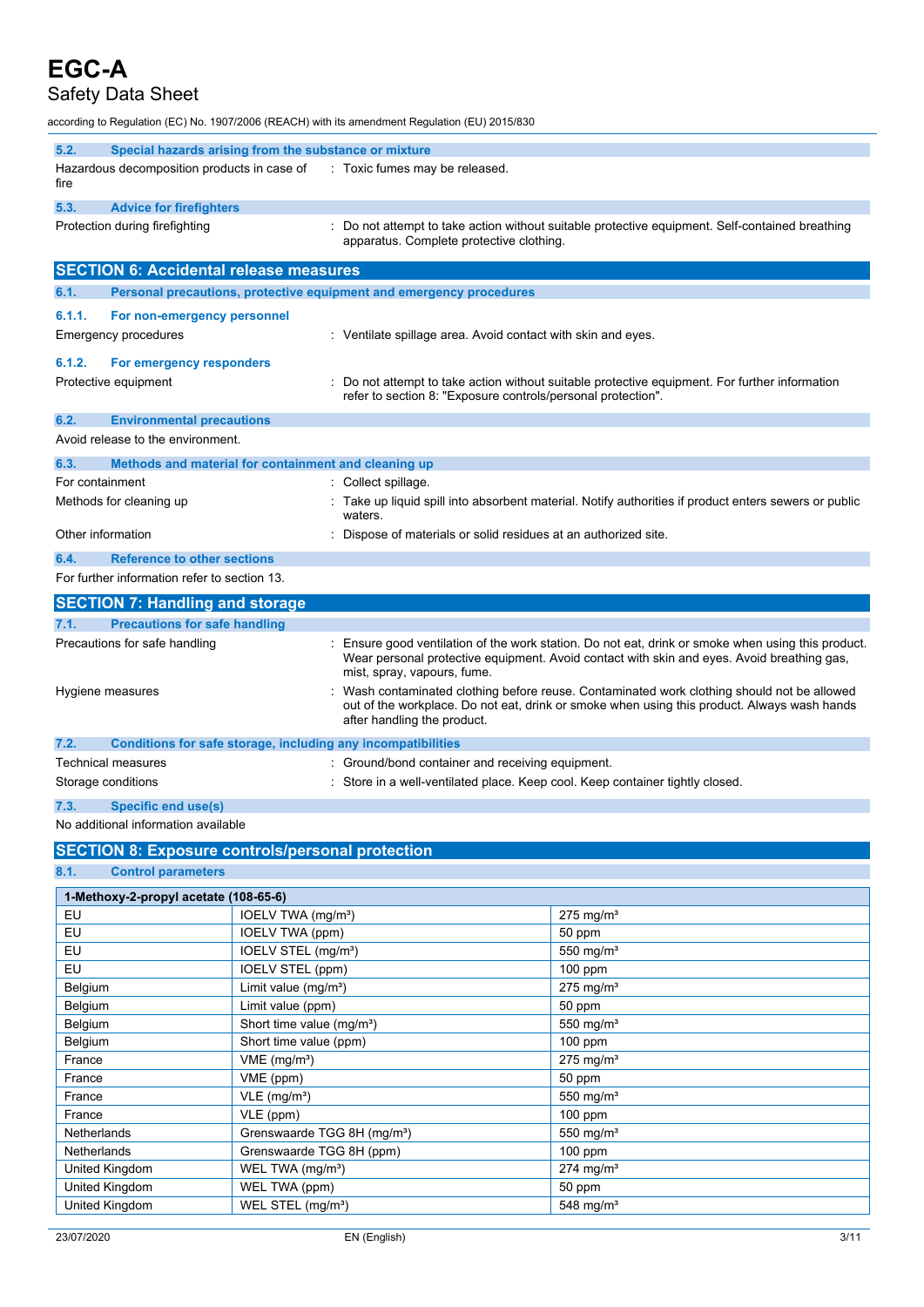## Safety Data Sheet

according to Regulation (EC) No. 1907/2006 (REACH) with its amendment Regulation (EU) 2015/830

| 1-Methoxy-2-propyl acetate (108-65-6) |                                            |                         |  |  |  |
|---------------------------------------|--------------------------------------------|-------------------------|--|--|--|
| <b>United Kingdom</b>                 | WEL STEL (ppm)                             | 100 ppm                 |  |  |  |
| SID-123-86-4 (123-86-4)               |                                            |                         |  |  |  |
| EU                                    | IOELV TWA (mg/m <sup>3</sup> )             | 241 mg/m <sup>3</sup>   |  |  |  |
| EU                                    | IOELV TWA (ppm)                            | 50 ppm                  |  |  |  |
| EU                                    | IOELV STEL (mg/m <sup>3</sup> )            | $723$ mg/m <sup>3</sup> |  |  |  |
| EU                                    | <b>IOELV STEL (ppm)</b>                    | 150 ppm                 |  |  |  |
| Belgium                               | Limit value $(mg/m3)$                      | 238 mg/ $m3$            |  |  |  |
| Belgium                               | Limit value (ppm)                          | 50 ppm                  |  |  |  |
| Belgium                               | Short time value (mg/m <sup>3</sup> )      | $712$ mg/m <sup>3</sup> |  |  |  |
| Belgium                               | Short time value (ppm)                     | $150$ ppm               |  |  |  |
| France                                | $VME$ (mg/m <sup>3</sup> )                 | $710$ mg/m <sup>3</sup> |  |  |  |
| France                                | VME (ppm)                                  | 150 ppm                 |  |  |  |
| France                                | $VLE$ (mg/m <sup>3</sup> )                 | 940 mg/m <sup>3</sup>   |  |  |  |
| France                                | VLE (ppm)                                  | 200 ppm                 |  |  |  |
| United Kingdom                        | WEL TWA (mg/m <sup>3</sup> )               | 724 mg/m <sup>3</sup>   |  |  |  |
| United Kingdom                        | WEL TWA (ppm)                              | $150$ ppm               |  |  |  |
| United Kingdom                        | WEL STEL (mg/m <sup>3</sup> )              | 966 mg/ $m3$            |  |  |  |
| United Kingdom                        | WEL STEL (ppm)                             | 200 ppm                 |  |  |  |
| USA - ACGIH                           | ACGIH TWA (ppm)                            | 50 ppm                  |  |  |  |
| USA - ACGIH                           | ACGIH STEL (ppm)                           | 150 ppm                 |  |  |  |
| Ethyl acetate (141-78-6)              |                                            |                         |  |  |  |
| EU                                    | IOELV TWA (mg/m <sup>3</sup> )             | 734 mg/m <sup>3</sup>   |  |  |  |
| EU                                    | <b>IOELV TWA (ppm)</b>                     | 200 ppm                 |  |  |  |
| EU                                    | IOELV STEL (mg/m <sup>3</sup> )            | 1468 mg/m <sup>3</sup>  |  |  |  |
| EU                                    | <b>IOELV STEL (ppm)</b>                    | 400 ppm                 |  |  |  |
| Belgium                               | Limit value (mg/m <sup>3</sup> )           | 734 mg/m <sup>3</sup>   |  |  |  |
| Belgium                               | Limit value (ppm)                          | 200 ppm                 |  |  |  |
| Belgium                               | Short time value (mg/m <sup>3</sup> )      | 1468 mg/m <sup>3</sup>  |  |  |  |
| Belgium                               | Short time value (ppm)                     | 400 ppm                 |  |  |  |
| France                                | $VME$ (mg/m <sup>3</sup> )                 | 1400 mg/m <sup>3</sup>  |  |  |  |
| France                                | VME (ppm)                                  | 400 ppm                 |  |  |  |
| Netherlands                           | Grenswaarde TGG 8H (mg/m <sup>3</sup> )    | 734 mg/m <sup>3</sup>   |  |  |  |
| Netherlands                           | Grenswaarde TGG 15MIN (mg/m <sup>3</sup> ) | 1468 mg/ $m3$           |  |  |  |
| United Kingdom                        | WEL TWA (ppm)                              | 200 ppm                 |  |  |  |
| <b>United Kingdom</b>                 | WEL STEL (ppm)                             | 400 ppm                 |  |  |  |
| USA - ACGIH                           | ACGIH TWA (ppm)                            | 400 ppm                 |  |  |  |

#### **8.2. Exposure controls**

Materials for protective clothing in the settlement of the protective clothing Hand protection **in the contract of the Contract Contract Contract Contract Contract Contract Contract Contract Contract Contract Contract Contract Contract Contract Contract Contract Contract Contract Contract Contract Co** Eye protection **in the contract of the CO** contract to the Safety glasses Skin and body protection **in the suitable protective clothing**  $\cdot$  Wear suitable protective clothing

Appropriate engineering controls : Ensure good ventilation of the work station.

- 
- 
- 
- 

Respiratory protection : In case of insufficient ventilation, wear suitable respiratory equipment

Environmental exposure controls : Avoid release to the environment.

| <b>SECTION 9: Physical and chemical properties</b>            |                     |  |
|---------------------------------------------------------------|---------------------|--|
| 9.1.<br>Information on basic physical and chemical properties |                     |  |
| Physical state                                                | Liguid              |  |
| Colour                                                        | : No data available |  |
| Odour                                                         | : No data available |  |
|                                                               |                     |  |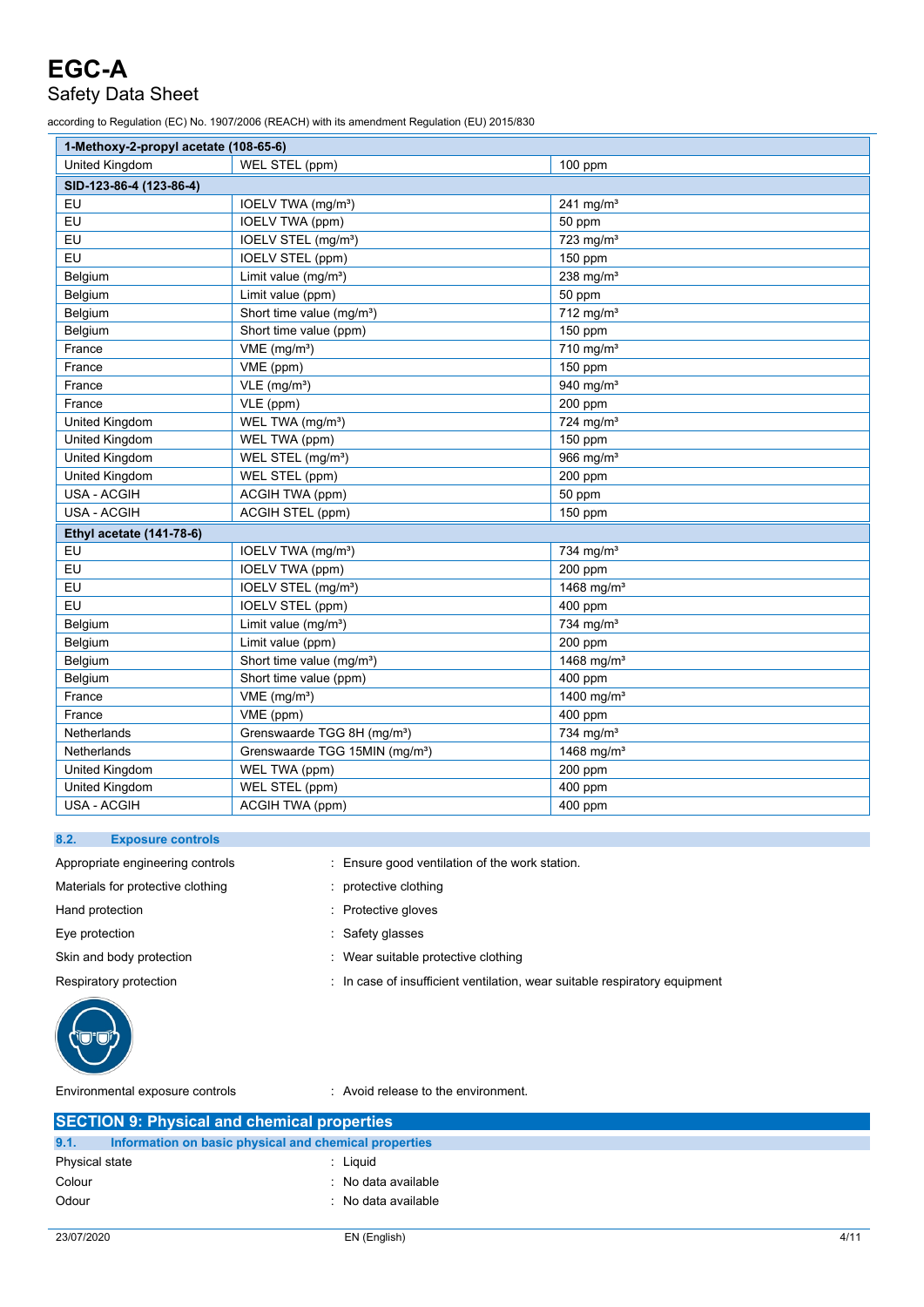according to Regulation (EC) No. 1907/2006 (REACH) with its amendment Regulation (EU) 2015/830

| Odour threshold                                 | ۰ | No data available         |
|-------------------------------------------------|---|---------------------------|
| рH                                              |   | No data available         |
| Relative evaporation rate (butylacetate=1)      |   | No data available         |
| Melting point                                   |   | Not applicable            |
| Freezing point                                  |   | No data available         |
| Boiling point                                   |   | No data available         |
| Flash point                                     |   | No data available         |
| Auto-ignition temperature                       |   | No data available         |
| Decomposition temperature                       |   | No data available         |
| Flammability (solid, gas)                       |   | Not applicable            |
| Vapour pressure                                 |   | No data available         |
| Relative vapour density at 20 °C                |   | No data available         |
| Relative density                                |   | No data available         |
| Solubility                                      |   | No data available         |
| Partition coefficient n-octanol/water (Log Pow) |   | No data available         |
| Viscosity, kinematic                            |   | No data available         |
| Viscosity, dynamic                              |   | $450 - 590$ mPa $\cdot$ s |
| <b>Explosive properties</b>                     |   | No data available         |
| Oxidising properties                            |   | No data available         |
| <b>Explosive limits</b>                         |   | No data available         |

### **9.2. Other information**

No additional information available

| <b>SECTION 10: Stability and reactivity</b>                                                                                             |  |  |  |  |
|-----------------------------------------------------------------------------------------------------------------------------------------|--|--|--|--|
| 10.1.<br><b>Reactivity</b>                                                                                                              |  |  |  |  |
| Stable under recommended handling and storage conditions (see section 7).                                                               |  |  |  |  |
| <b>Chemical stability</b><br>10.2.                                                                                                      |  |  |  |  |
| Stable under normal conditions                                                                                                          |  |  |  |  |
| <b>Possibility of hazardous reactions</b><br>10.3.                                                                                      |  |  |  |  |
| No dangerous reactions known under normal conditions of use.                                                                            |  |  |  |  |
| <b>Conditions to avoid</b><br>10.4.                                                                                                     |  |  |  |  |
| Can react violently with alkalis, as well as a lot of organic products such as alcohols and amines. Extremely high or low temperatures. |  |  |  |  |
| 10.5.<br><b>Incompatible materials</b>                                                                                                  |  |  |  |  |
| No additional information available                                                                                                     |  |  |  |  |

### **10.6. Hazardous decomposition products**

Under normal conditions of storage and use, hazardous decomposition products should not be produced.

| <b>SECTION 11: Toxicological information</b>                                             |                                                                                                                            |      |  |  |
|------------------------------------------------------------------------------------------|----------------------------------------------------------------------------------------------------------------------------|------|--|--|
| 11.1.<br>Information on toxicological effects                                            |                                                                                                                            |      |  |  |
| Acute toxicity                                                                           | : Not classified                                                                                                           |      |  |  |
| Phenol, 4,4'-(1-methylethylidene)bis-, polymer with 2-(chloromethyl)oxirane (25068-38-6) |                                                                                                                            |      |  |  |
| LD50 oral rat                                                                            | 11400 mg/kg                                                                                                                |      |  |  |
| LD50 dermal rat                                                                          | 2000 mg/kg                                                                                                                 |      |  |  |
|                                                                                          | Formaldehyde, oligomeric reaction products with 1-chloro-2,3-epoxypropane and phenol (9003-36-5)                           |      |  |  |
| LD50 oral rat                                                                            | > 2000 mg/kg                                                                                                               |      |  |  |
| LD50 dermal rabbit                                                                       | > 2000 mg/kg                                                                                                               |      |  |  |
| Bis(isopropyl)naphthalene (38640-62-9)                                                   |                                                                                                                            |      |  |  |
| LD50 oral rat                                                                            | 4130 mg/kg bodyweight (Rat; OECD 401: Acute Oral Toxicity; Experimental Value)                                             |      |  |  |
| LD50 dermal rat                                                                          | > 4500 mg/kg (Rat; Experimental value; OECD 402: Acute dermal toxicity)                                                    |      |  |  |
| LC50 inhalation rat (mg/l)                                                               | > 5,64 mg/l/4h (Rat; Experimental value)                                                                                   |      |  |  |
| 1-Methoxy-2-propyl acetate (108-65-6)                                                    |                                                                                                                            |      |  |  |
| LD50 oral rat                                                                            | 6190 mg/kg bodyweight (Equivalent to or corresponding to OECD 401, Rat, Male / Female,<br>Experimental value, Oral)        |      |  |  |
| LD50 dermal rabbit                                                                       | > 5000 mg/kg bodyweight (Equivalent to or corresponding to OECD 402, Rabbit, Male /<br>female, Experimental value, Dermal) |      |  |  |
|                                                                                          |                                                                                                                            |      |  |  |
| 23/07/2020                                                                               | EN (English)                                                                                                               | 5/11 |  |  |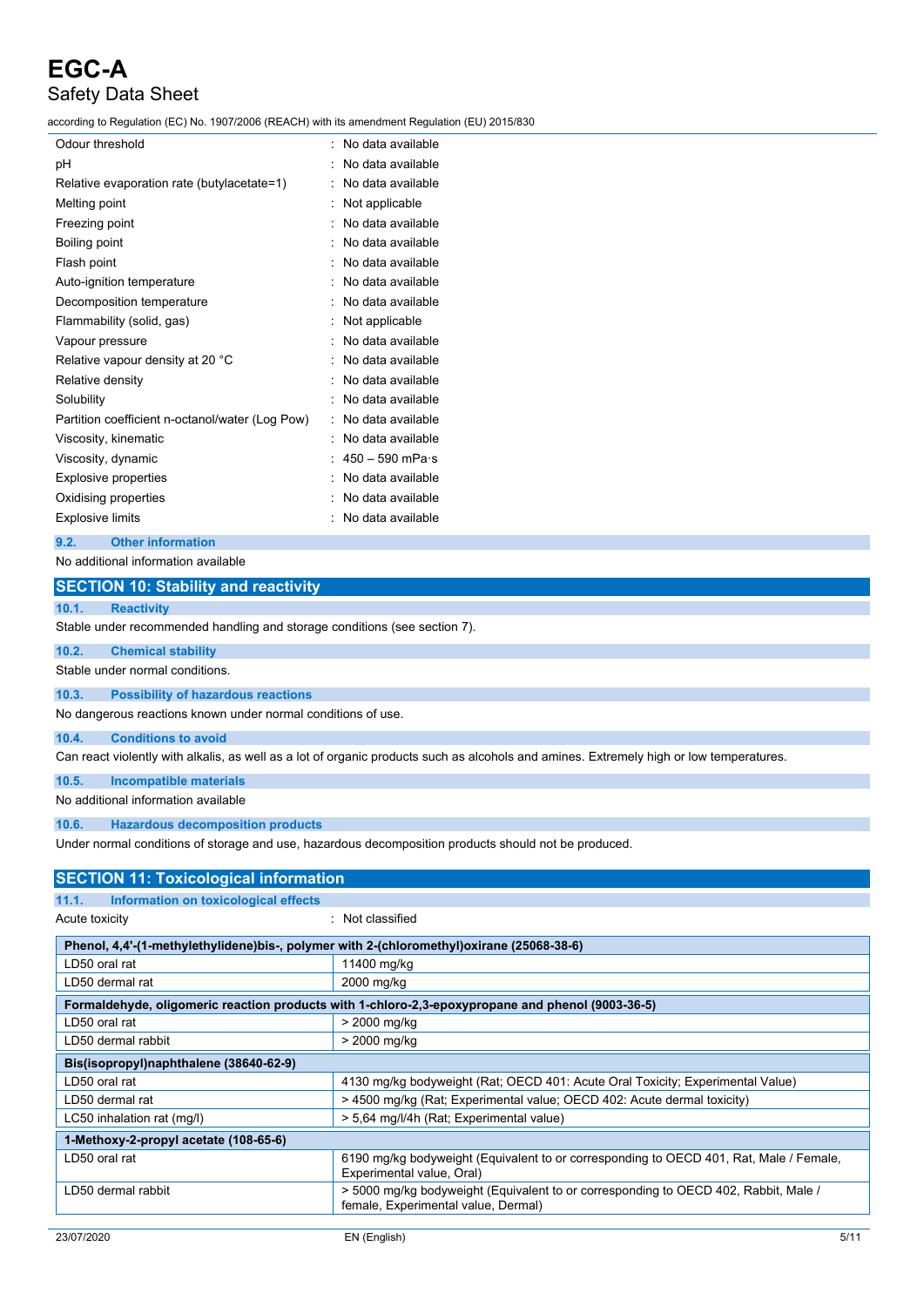## Safety Data Sheet

according to Regulation (EC) No. 1907/2006 (REACH) with its amendment Regulation (EU) 2015/830

| SID-123-86-4 (123-86-4)           |                                                                                                                              |  |
|-----------------------------------|------------------------------------------------------------------------------------------------------------------------------|--|
| LD50 oral rat                     | 10760 - 12789 mg/kg bodyweight (Equivalent to or corresponding to OECD 423, Rat, Male /<br>Female, Experimental value, Oral) |  |
| LD50 dermal rabbit                | 14112 mg/kg bodyweight (Equivalent to or corresponding to OECD 402, Rabbit, Male / female,<br>Experimental value, Dermal)    |  |
| <b>Ethyl acetate (141-78-6)</b>   |                                                                                                                              |  |
| LD50 oral rat                     | 10200 mg/kg bodyweight (Equivalent to or corresponding to OECD 401, Rat, Female,<br>Experimental value, Oral)                |  |
| LD50 dermal rabbit                | > 20000 mg/kg bodyweight (24 hours cuff method, 24 hours, Rabbit, Male, Experimental<br>value, Dermal)                       |  |
| Skin corrosion/irritation         | Causes skin irritation.                                                                                                      |  |
| Serious eye damage/irritation     | : Causes serious eye irritation.                                                                                             |  |
| Respiratory or skin sensitisation | May cause an allergic skin reaction.                                                                                         |  |
| Germ cell mutagenicity            | Not classified                                                                                                               |  |
| Carcinogenicity                   | Not classified                                                                                                               |  |
| Reproductive toxicity             | : Not classified                                                                                                             |  |
| STOT-single exposure              | : Not classified                                                                                                             |  |
| STOT-repeated exposure            | : Not classified                                                                                                             |  |
| Aspiration hazard                 | : Not classified                                                                                                             |  |

## **SECTION 12: Ecological information**

| n<br>r, |
|---------|
|         |

Ecology - general **Example 20** and  $\overline{a}$  : Toxic to aquatic life with long lasting effects.

| Phenol, 4,4'-(1-methylethylidene)bis-, polymer with 2-(chloromethyl)oxirane (25068-38-6) |                                                                                                                                                            |  |
|------------------------------------------------------------------------------------------|------------------------------------------------------------------------------------------------------------------------------------------------------------|--|
| LC50 fish 1                                                                              | $1,3$ mg/l                                                                                                                                                 |  |
| EC50 Daphnia 1                                                                           | $2.1$ mg/l                                                                                                                                                 |  |
| NOEC chronic crustacea                                                                   | $0,3$ mg/l                                                                                                                                                 |  |
|                                                                                          | Formaldehyde, oligomeric reaction products with 1-chloro-2,3-epoxypropane and phenol (9003-36-5)                                                           |  |
| LC50 fish 1                                                                              | $2,54$ mg/l                                                                                                                                                |  |
| EC50 Daphnia 1                                                                           | 2,55 mg/l 202 Daphnia sp. Acute Immobilization Test and Reproduction Test                                                                                  |  |
| 1-Methoxy-2-propyl acetate (108-65-6)                                                    |                                                                                                                                                            |  |
| LC50 fish 1                                                                              | 100 - 180 mg/l (OECD 203: Fish: acute toxicity study, 96 h, Oncorhynchus mykiss, Static<br>system, Fresh water, Experimental value, Nominal concentration) |  |
| EC50 Daphnia 1                                                                           | > 500 mg/l (EU method C.2, 48 h, Daphnia magna, Static system, Fresh water, Experimental<br>value, Nominal concentration)                                  |  |
| SID-123-86-4 (123-86-4)                                                                  |                                                                                                                                                            |  |
| LC50 fish 1                                                                              | 18 mg/l (Equivalent to or corresponding to OECD 203, 96 h, Pimephales promelas, Flow-<br>through system, Fresh water, Experimental value)                  |  |
| EC50 Daphnia 1                                                                           | 44 mg/l (48 h, Daphnia sp., Static system, Fresh water, Experimental value)                                                                                |  |
| <b>Ethyl acetate (141-78-6)</b>                                                          |                                                                                                                                                            |  |
| LC50 fish 1                                                                              | 230 mg/l (US EPA, 96 h, Pimephales promelas, Flow-through system, Fresh water,<br>Experimental value)                                                      |  |
| EC50 Daphnia 1                                                                           | 154 mg/l (48 h, Daphnia magna, Literature)                                                                                                                 |  |

### **12.2. Persistence and degradability**

| Bis(isopropyl)naphthalene (38640-62-9) |                                                                                                                 |  |
|----------------------------------------|-----------------------------------------------------------------------------------------------------------------|--|
| Persistence and degradability          | Photolysis in the air. Water: Not biodegradable. Separation by sedimentation. easily<br>degradable in the soil. |  |
| <b>ThOD</b>                            | 2,41 g $O_2/g$ substance                                                                                        |  |
| 1-Methoxy-2-propyl acetate (108-65-6)  |                                                                                                                 |  |
| Persistence and degradability          | Readily biodegradable in water, easily degradable in the soil.                                                  |  |
| SID-123-86-4 (123-86-4)                |                                                                                                                 |  |
| Persistence and degradability          | Readily biodegradable in water.                                                                                 |  |
| ThOD                                   | 2,21 g $O_2/g$ substance                                                                                        |  |
| BOD (% of ThOD)                        | 0,46                                                                                                            |  |
| Ethyl acetate (141-78-6)               |                                                                                                                 |  |
| Persistence and degradability          | easily degradable in the soil. Readily biodegradable in water.                                                  |  |
|                                        |                                                                                                                 |  |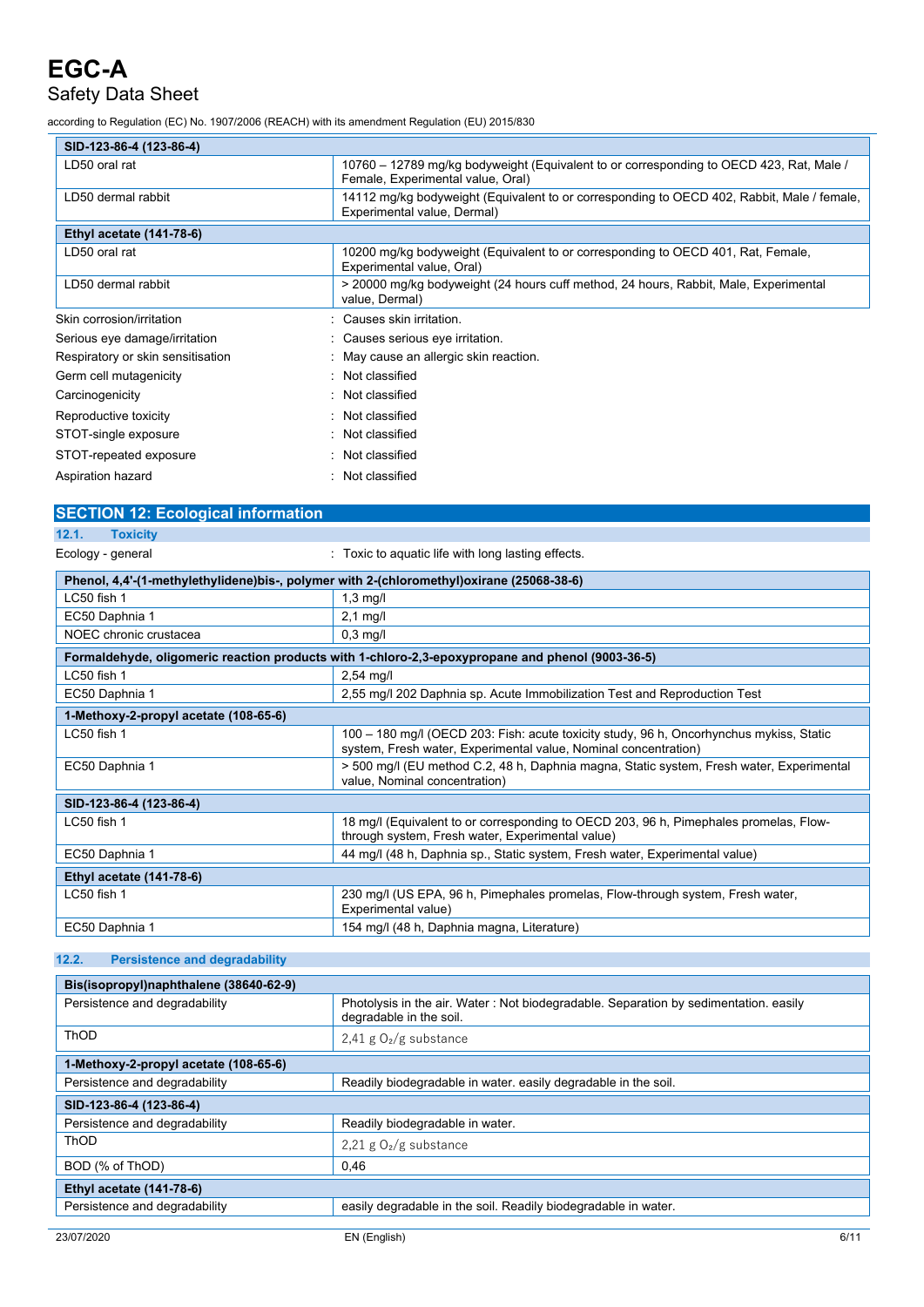## Safety Data Sheet

according to Regulation (EC) No. 1907/2006 (REACH) with its amendment Regulation (EU) 2015/830

| <b>Ethyl acetate (141-78-6)</b>                                                          |                                                                                                  |
|------------------------------------------------------------------------------------------|--------------------------------------------------------------------------------------------------|
| Biochemical oxygen demand (BOD)                                                          | 0,293 g $O2/g$ substance                                                                         |
| Chemical oxygen demand (COD)                                                             | 1,69 g $O_2/g$ substance                                                                         |
| <b>ThOD</b>                                                                              | 1,82 g $O_2/g$ substance                                                                         |
| 12.3.<br><b>Bioaccumulative potential</b>                                                |                                                                                                  |
| Phenol, 4,4'-(1-methylethylidene)bis-, polymer with 2-(chloromethyl)oxirane (25068-38-6) |                                                                                                  |
| Partition coefficient n-octanol/water (Log Pow)                                          | $2,64 - 3,78$                                                                                    |
|                                                                                          | Formaldehyde, oligomeric reaction products with 1-chloro-2,3-epoxypropane and phenol (9003-36-5) |
| Partition coefficient n-octanol/water (Log Pow)                                          | 3,3                                                                                              |
| Bis(isopropyl)naphthalene (38640-62-9)                                                   |                                                                                                  |
| BCF fish 1                                                                               | 370 - 3930 (BCF; 8 weeks; Cyprinus carpio)                                                       |
| Partition coefficient n-octanol/water (Log Pow)                                          | 6,08 (calculated value; US EPA)                                                                  |
| Bioaccumulative potential                                                                | strong. Bioaccumulative potential.                                                               |
| 1-Methoxy-2-propyl acetate (108-65-6)                                                    |                                                                                                  |
| Partition coefficient n-octanol/water (Log Pow)                                          | 1,2 (Experimental value, Equivalent to or corresponding to OECD 117, 20 °C)                      |
| Bioaccumulative potential                                                                | Low bioaccumulation potential.                                                                   |
| SID-123-86-4 (123-86-4)                                                                  |                                                                                                  |
| BCF fish 1                                                                               | 15,3 (calculated value)                                                                          |
| Partition coefficient n-octanol/water (Log Pow)                                          | 2,3 (Test data, OECD 117: Partition coefficient (n-octanol / water), HPLC method, 25 °C)         |
| Bioaccumulative potential                                                                | Potential to bioaccumulate is low.                                                               |
| Ethyl acetate (141-78-6)                                                                 |                                                                                                  |
| BCF fish 1                                                                               | 30 (3 day (s), Leuciscus idus, Static system, Experimental value)                                |
| Partition coefficient n-octanol/water (Log Pow)                                          | 0,68 (experimental value, EPA OPPTS 830.7560, 25 °C)                                             |
| Bioaccumulative potential                                                                | Low bioaccumulation potential.                                                                   |
| 12.4.<br><b>Mobility in soil</b>                                                         |                                                                                                  |
| 1-Methoxy-2-propyl acetate (108-65-6)                                                    |                                                                                                  |
| Surface tension                                                                          | 29,4 mN/m (20 °C, 100 vol %, EU-methoe A.5)                                                      |
| Partition coefficient n-octanol/water (Log Koc)                                          | 0,264 (log Koc, QSAR)                                                                            |
| Ecology - soil                                                                           | strong. Mobile.                                                                                  |
| SID-123-86-4 (123-86-4)                                                                  |                                                                                                  |
| Surface tension                                                                          | $0,0163$ N/m (20 °C)                                                                             |
| Partition coefficient n-octanol/water (Log Koc)                                          | 1,268 - 1,844 (log Koc, SRC PCKOCWIN v2.0, QSAR)                                                 |
| Ecology - soil                                                                           | little. Adsorption in soil.                                                                      |
| <b>Ethyl acetate (141-78-6)</b>                                                          |                                                                                                  |
| Surface tension                                                                          | $0,024$ N/m (20 °C)                                                                              |
| Ecology - soil                                                                           | little. Adsorption in soil.                                                                      |

**12.5. Results of PBT and vPvB assessment** No additional information available

## **12.6. Other adverse effects**

No additional information available

| <b>SECTION 13: Disposal considerations</b> |                                                                                                                                                                                |
|--------------------------------------------|--------------------------------------------------------------------------------------------------------------------------------------------------------------------------------|
|                                            |                                                                                                                                                                                |
| 13.1.<br><b>Waste treatment methods</b>    |                                                                                                                                                                                |
| Regional legislation (waste)               | : Disposal must be done according to official regulations.                                                                                                                     |
| Waste treatment methods                    | : Dispose of contents/container in accordance with licensed collector's sorting instructions.                                                                                  |
| Ecology - waste materials                  | Avoid release to the environment.                                                                                                                                              |
| European List of Waste (LoW) code          | : 08 00 00 - WASTES FROM THE MANUFACTURE, FORMULATION, SUPPLY AND USE<br>(MFSU) OF COATINGS (PAINTS, VARNISHES AND VITREOUS ENAMELS), ADHESIVES,<br>SEALANTS AND PRINTING INKS |

| <b>SECTION 14: Transport information</b>         |        |
|--------------------------------------------------|--------|
| In accordance with ADR / RID / IMDG / IATA / ADN |        |
| 14.1.<br>UN number                               |        |
| UN-No. (ADR)                                     | : 3082 |
| UN-No. (IMDG)                                    | : 3082 |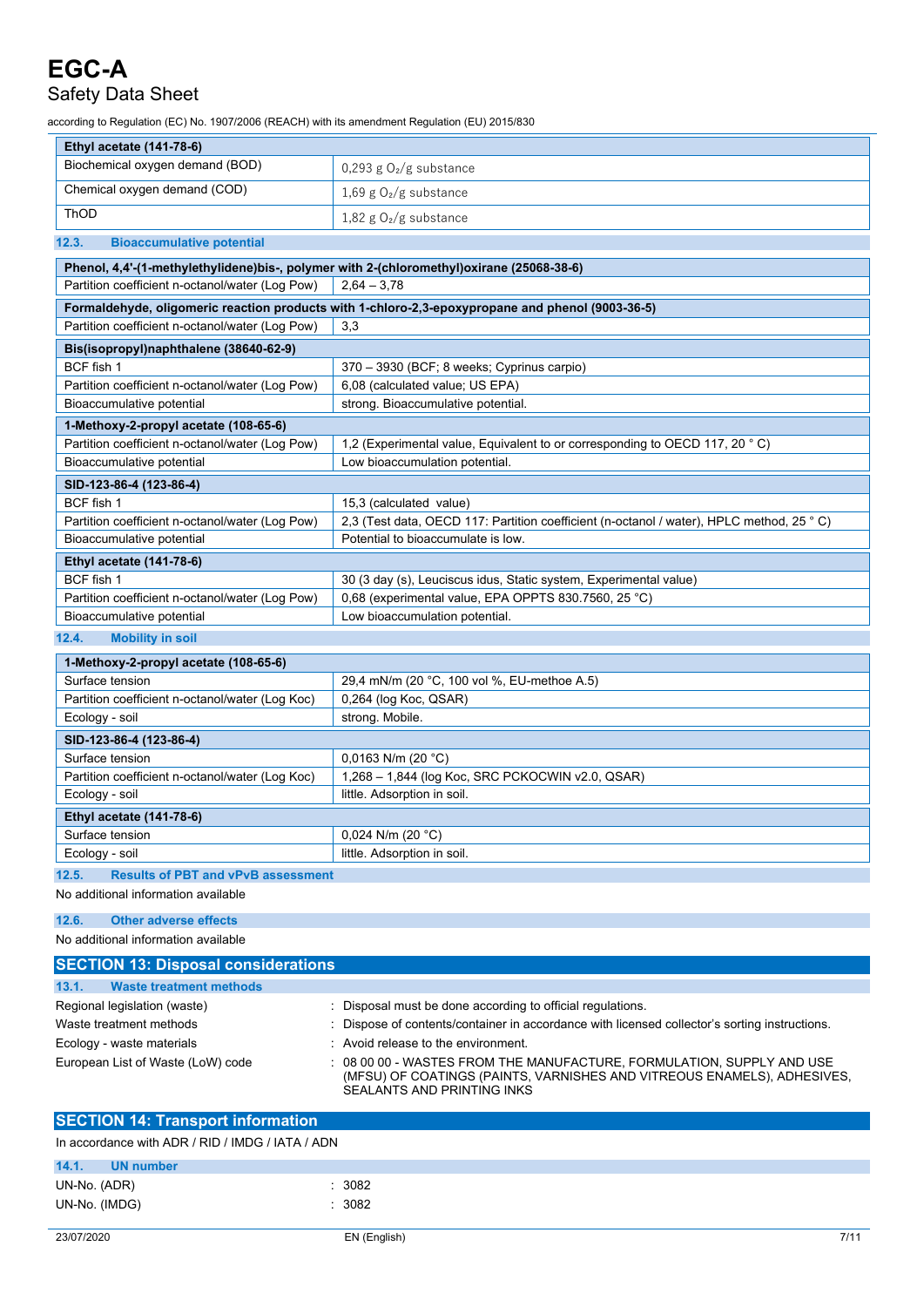according to Regulation (EC) No. 1907/2006 (REACH) with its amendment Regulation (EU) 2015/830

| iccording to Regulation (EC) NO. 1907/2006 (REACH) With its amendment Regulation (EU) 2013/630 |                                                                                                      |
|------------------------------------------------------------------------------------------------|------------------------------------------------------------------------------------------------------|
| UN-No. (IATA)                                                                                  | 3082                                                                                                 |
| UN-No. (ADN)                                                                                   | 3082                                                                                                 |
| UN-No. (RID)                                                                                   | 3082                                                                                                 |
| 14.2.<br><b>UN proper shipping name</b>                                                        |                                                                                                      |
| Proper Shipping Name (ADR)                                                                     | ENVIRONMENTALLY HAZARDOUS SUBSTANCE, LIQUID, N.O.S.                                                  |
| Proper Shipping Name (IMDG)                                                                    | ENVIRONMENTALLY HAZARDOUS SUBSTANCE, LIQUID, N.O.S.                                                  |
| Proper Shipping Name (IATA)                                                                    | Environmentally hazardous substance, liquid, n.o.s.                                                  |
| Proper Shipping Name (ADN)                                                                     | ENVIRONMENTALLY HAZARDOUS SUBSTANCE, LIQUID, N.O.S.                                                  |
| Proper Shipping Name (RID)                                                                     | ENVIRONMENTALLY HAZARDOUS SUBSTANCE, LIQUID, N.O.S.                                                  |
| Transport document description (ADR)                                                           | UN 3082 ENVIRONMENTALLY HAZARDOUS SUBSTANCE, LIQUID, N.O.S. (Epoxy<br>derivatives), $9$ , III, $(E)$ |
| Transport document description (IMDG)                                                          | UN 3082 ENVIRONMENTALLY HAZARDOUS SUBSTANCE, LIQUID, N.O.S. (Epoxy<br>derivatives), 9, III           |
| 14.3.<br><b>Transport hazard class(es)</b>                                                     |                                                                                                      |
| <b>ADR</b>                                                                                     |                                                                                                      |
| Transport hazard class(es) (ADR)                                                               | $\cdot$ 9                                                                                            |
| Danger labels (ADR)                                                                            | $\therefore$ 9                                                                                       |
|                                                                                                |                                                                                                      |
| <b>IMDG</b>                                                                                    |                                                                                                      |

| יטוווו                            |     |
|-----------------------------------|-----|
| Transport hazard class(es) (IMDG) | : 9 |
| Danger labels (IMDG)              | . 9 |

| $\mathcal{A}$ |
|---------------|

:

:

### **IATA**

Transport hazard class(es) (IATA) : 9 Danger labels (IATA) 32 and 20 and 20 and 20 and 20 and 20 and 20 and 20 and 20 and 20 and 20 and 20 and 20 and 20 and 20 and 20 and 20 and 20 and 20 and 20 and 20 and 20 and 20 and 20 and 20 and 20 and 20 and 20 and 20 an

### **ADN**

Transport hazard class(es) (ADN) : 9 Danger labels (ADN)  $\qquad \qquad$  : 9

### **RID**

| Transport hazard class(es) (RID) | : 9 |  |
|----------------------------------|-----|--|
| Danger labels (RID)              | : 9 |  |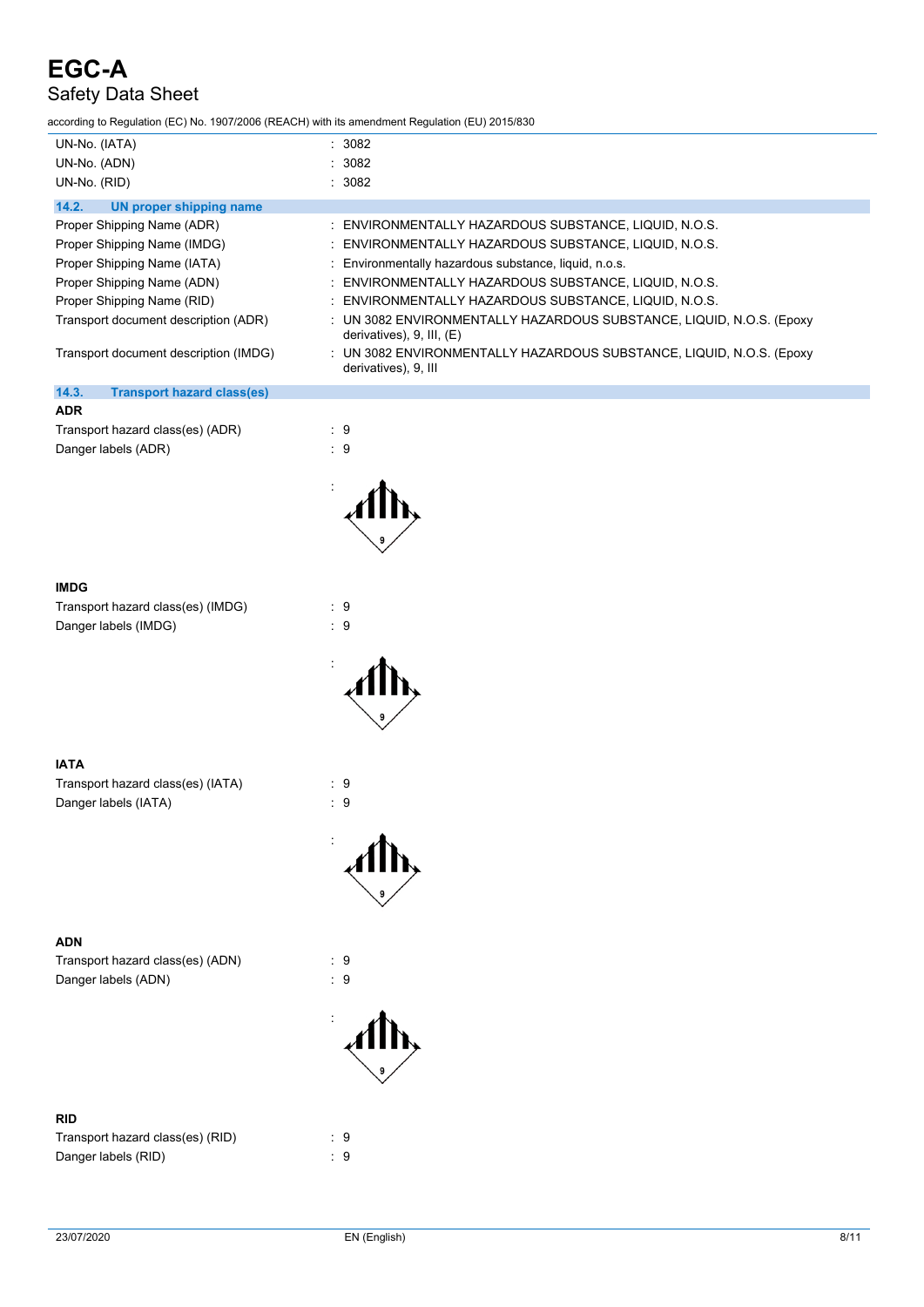according to Regulation (EC) No. 1907/2006 (REACH) with its amendment Regulation (EU) 2015/830

:



| 14.4.<br><b>Packing group</b>                |                                        |
|----------------------------------------------|----------------------------------------|
| Packing group (ADR)                          | $\pm$ 111                              |
| Packing group (IMDG)                         | $\pm$ 111                              |
| Packing group (IATA)                         | $\pm$ 111                              |
| Packing group (ADN)                          | $\pm$ 111                              |
| Packing group (RID)                          | $\pm$ 111                              |
| <b>Environmental hazards</b><br>14.5.        |                                        |
| Dangerous for the environment                | : No                                   |
| Marine pollutant                             | : No                                   |
| Other information                            | No supplementary information available |
|                                              |                                        |
| 14.6.<br><b>Special precautions for user</b> |                                        |
| - Overland transport                         |                                        |
| Classification code (ADR)                    | $\cdot$ M <sub>6</sub>                 |

| ÷  | 274, 335, 601<br>5 <sub>l</sub> |
|----|---------------------------------|
|    |                                 |
|    |                                 |
|    | : E1                            |
| ÷  | P001, IBC03, LP01, R001         |
|    | PP <sub>1</sub>                 |
|    | MP19                            |
| ÷  | T <sub>4</sub>                  |
|    | $\therefore$ TP1, TP29          |
|    | LGBV                            |
| t  | AT                              |
|    | 3                               |
|    | : V12                           |
|    | <b>CV13</b>                     |
| t  | 90                              |
| İ  | 3082                            |
| t. | Ε                               |
|    | : 3Z                            |
|    |                                 |
|    | : 274, 335                      |
| ÷. | 5 L                             |
|    | $E = 1$                         |
|    | P001, LP01                      |
|    | PP <sub>1</sub>                 |
|    | IBC03                           |
|    | T4                              |
|    | <b>TP2, TP29</b>                |
|    | $E - A$                         |
|    | S-F                             |
|    |                                 |
|    | : A                             |
|    |                                 |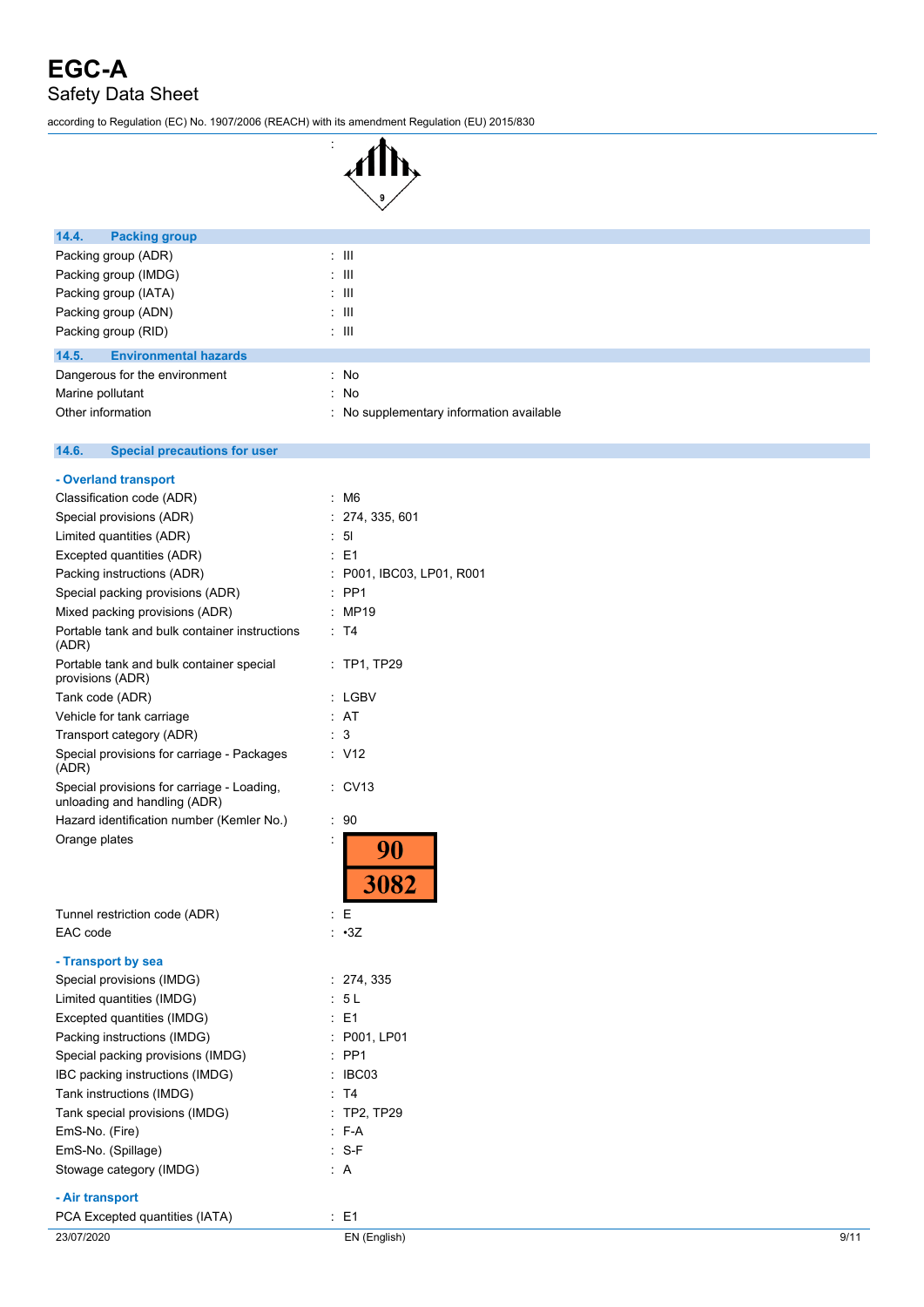according to Regulation (EC) No. 1907/2006 (REACH) with its amendment Regulation (EU) 2015/830

| ,__,                                                                       |                                                                          |
|----------------------------------------------------------------------------|--------------------------------------------------------------------------|
| PCA Limited quantities (IATA)                                              | : Y964                                                                   |
| PCA limited quantity max net quantity (IATA)                               | : 30kgG                                                                  |
| PCA packing instructions (IATA)                                            | : 964                                                                    |
| PCA max net quantity (IATA)                                                | : 450L                                                                   |
| CAO packing instructions (IATA)                                            | : 964                                                                    |
| CAO max net quantity (IATA)                                                | : 450L                                                                   |
| Special provisions (IATA)                                                  | : A97, A158, A197                                                        |
| ERG code (IATA)                                                            | ∴ 9L                                                                     |
| - Inland waterway transport                                                |                                                                          |
| Classification code (ADN)                                                  | $~\cdot~$ M6                                                             |
| Special provisions (ADN)                                                   | : 274, 335, 61                                                           |
| Limited quantities (ADN)                                                   | : 5L                                                                     |
| Excepted quantities (ADN)                                                  | $E = 1$                                                                  |
| Carriage permitted (ADN)                                                   | : T                                                                      |
| Equipment required (ADN)                                                   | $\therefore$ PP                                                          |
| Number of blue cones/lights (ADN)                                          | $\therefore$ 0                                                           |
| Carriage prohibited (ADN)                                                  | : No                                                                     |
| Not subject to ADN                                                         | : No                                                                     |
| - Rail transport                                                           |                                                                          |
| Classification code (RID)                                                  | : M6                                                                     |
| Special provisions (RID)                                                   | : 274, 335, 601                                                          |
| Limited quantities (RID)                                                   | : 5L                                                                     |
| Excepted quantities (RID)                                                  | $\therefore$ E1                                                          |
| Packing instructions (RID)                                                 | : P001, IBC03, LP01, R001                                                |
| Special packing provisions (RID)                                           | $:$ PP1                                                                  |
| Mixed packing provisions (RID)                                             | : MP19                                                                   |
| Portable tank and bulk container instructions<br>(RID)                     | : T4                                                                     |
| Portable tank and bulk container special<br>provisions (RID)               | $:$ TP1, TP29                                                            |
| Tank codes for RID tanks (RID)                                             | : LGBV                                                                   |
| Transport category (RID)                                                   | : 3                                                                      |
| Special provisions for carriage - Packages<br>(RID)                        | $\therefore$ W12                                                         |
| Special provisions for carriage - Loading,<br>unloading and handling (RID) | : CW13, CW31                                                             |
| Colis express (express parcels) (RID)                                      | $\cdot$ CE8                                                              |
| Hazard identification number (RID)                                         | $\therefore$ 90                                                          |
| Carriage prohibited (RID)                                                  | : No                                                                     |
| 14.7.                                                                      | Transport in bulk according to Annex II of MARPOL 73/78 and the IBC Code |

Not applicable

### **SECTION 15: Regulatory information**

**15.1. Safety, health and environmental regulations/legislation specific for the substance or mixture**

**15.1.1. EU-Regulations**

Contains no REACH substances with Annex XVII restrictions Contains no substance on the REACH candidate list Contains no REACH Annex XIV substances

### **15.1.2. National regulations**

### **Germany**

| Regulatory reference                       | : WGK 2, Significantly hazardous to water (Classification according to AwSV, Annex 1) |
|--------------------------------------------|---------------------------------------------------------------------------------------|
| Hazardous Incident Ordinance (12. BImSchV) | : Is not subject of the 12. BlmSchV (Hazardous Incident Ordinance)                    |

### **Netherlands**

| SZW-lijst van kankerverwekkende stoffen | : None of the components are listed |
|-----------------------------------------|-------------------------------------|
|                                         |                                     |